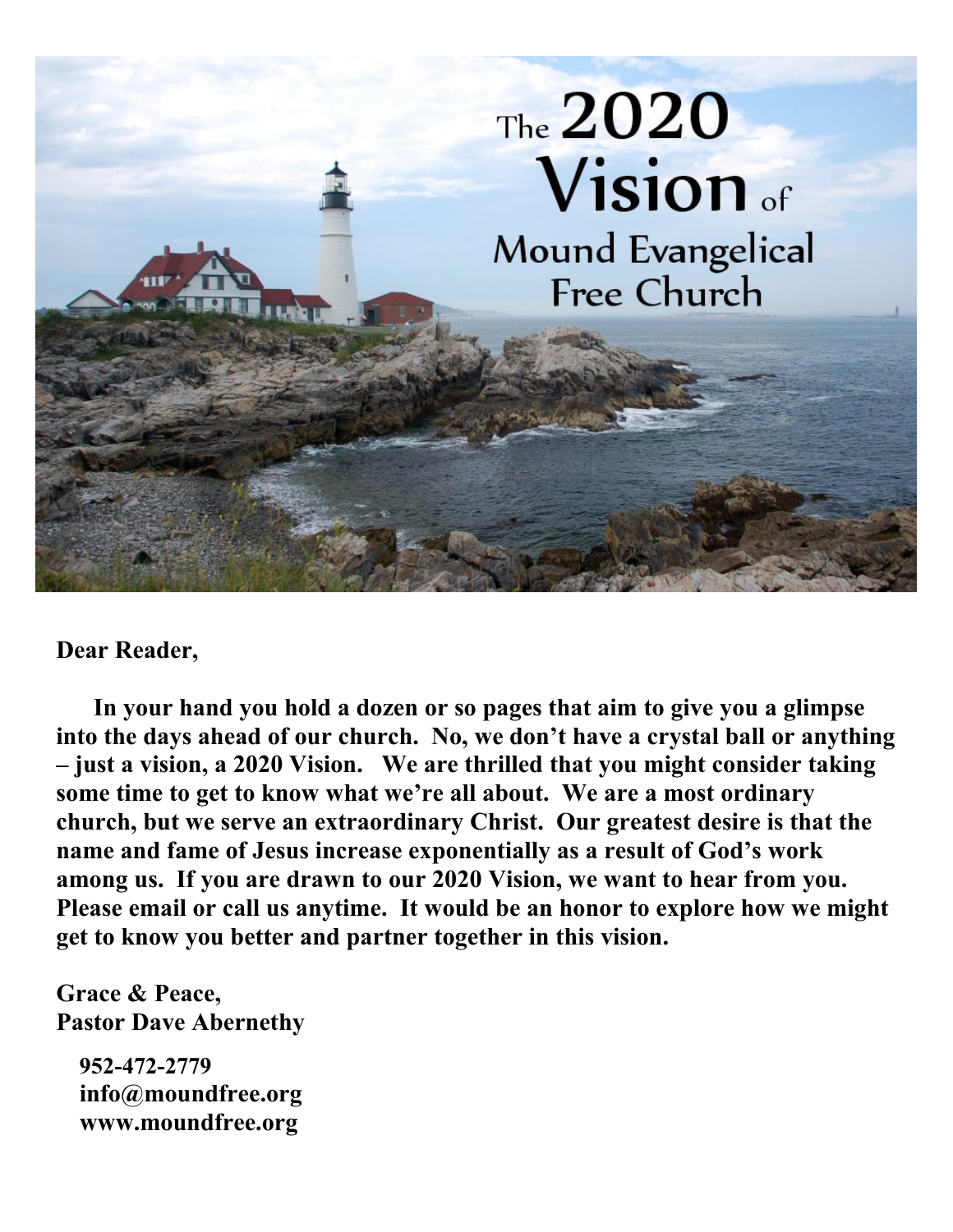# **TABLE OF CONTENTS**

| <b>Introduction</b>                                                                                 | pg.1   |
|-----------------------------------------------------------------------------------------------------|--------|
| <b>Baptizing 50 New Believers</b>                                                                   | pg.3   |
| <b>Welcoming 40 Covenant Members</b>                                                                | pg.4   |
| <b>Raising up 30 Reproducing Leaders</b>                                                            | pg.6   |
| <b>Launching 10 Community Groups</b>                                                                | pg.7   |
| <b>Establishing the Harbor Center for Biblical</b><br><b>Counseling with 5 Certified Counselors</b> | pg.7   |
| <b>Commissioning 2 Households for Global Missions</b>                                               | pg.8   |
| <b>Planting 1 Church</b>                                                                            | pg.9   |
| <b>How Can I Be a Part of This?</b>                                                                 | pg. 10 |
| The MEFC 2020 Vision – Study Questions                                                              | pg. 11 |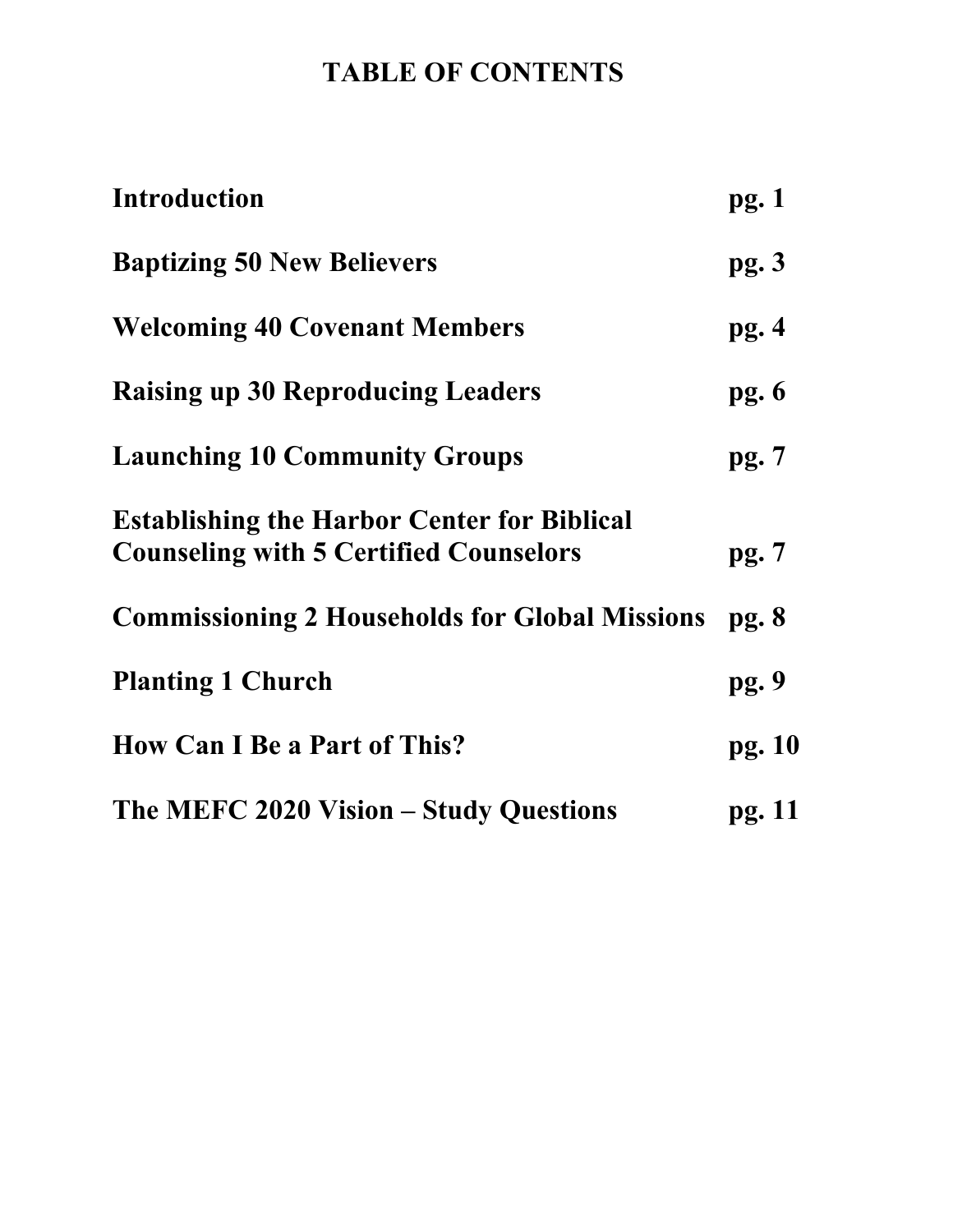### **INTRODUCTION**

**Jesus says**: "All authority in heaven and on earth has been given to me. Go therefore and make disciples of all nations, baptizing them in the name of the Father and of the Son and of the Holy Spirit, teaching them to observe all that I have commanded you. And behold, I am with you always, to the end of the age." Mathew 28:19-20 contains what is called "The Great Commission". The Great Commission is *the* mission for the church. It's Jesus' mission statement for his people for all time until he returns. So the church has a commission from King Jesus. A deputation from the Sheriff of the cosmos. An authorization from the One to whom all authority in heaven and on earth has been given. Though these words were first spoken nearly two millennia ago, the Great Commission is still relevant. This baton initially handed to 11 men in Jerusalem is now ours as a local fellowship. Here at Mound Free Church we have absolutely no intention of innovation as it relates to our basic mission as a congregation.

### **The mission of Mound Evangelical Free Church is** *to be and make disciples of Jesus Christ*.

 We love those eight words: "To be and make disciples of Jesus Christ". You'll notice that we do add one wrinkle to the way we state our mission that the Great Commission simply assumes. It's the phrase: "To be". *To be* and make disciples of Jesus Christ. We add those two words and we do so without apology because this is what Jesus takes for granted in Matthew 28:19-20. The language of the Great Commission takes it as a given that the 11 men who first received this mission to *make* disciples will themselves *be* disciples. One way Jesus makes this connection explicit is found in his summons in Mark 1:17. In this verse, Jesus says: "Follow me, and I will make you become fishers of men." Mark 1:17 isn't just a mission statement, it's also a philosophy of ministry – *how* the mission works. Do you want to fish for people? Follow Jesus. He will make you become a fisher of men. We serve what's in our cupboard.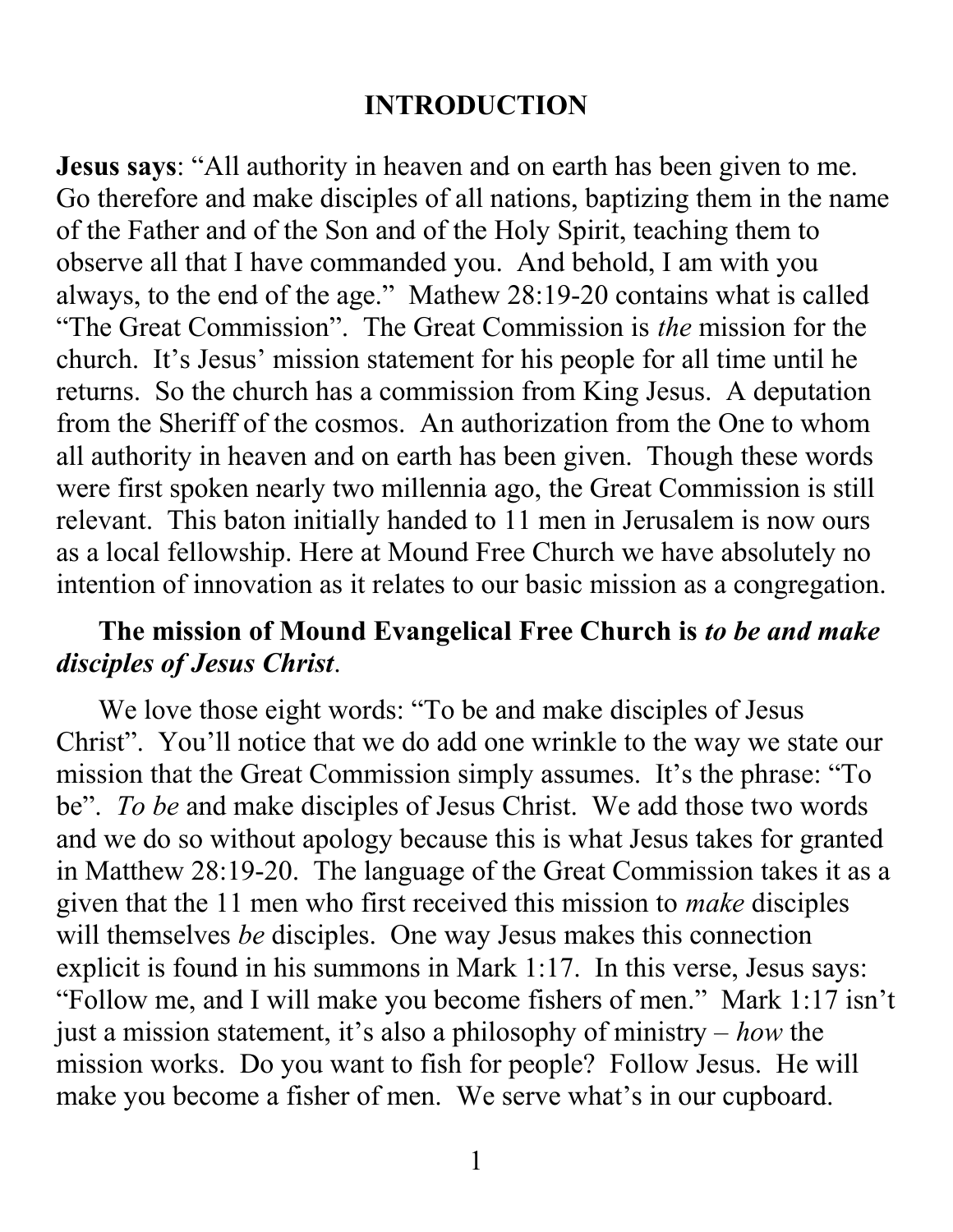What we grow in our fields is what we load on our trucks. We can only export what we're manufacturing. Out of the abundance of the heart the mouth speaks (Luke 6:45). So our philosophy is to follow Jesus…we're confident that as we do, he'll make us become fishers of men.

 Now that's just our mission. It's not our vision, though they're intimately related. Mission and vision ought always to be tightly tethered to one another. If the mission is relevant *100 years* from now, the vision is what that mission *looks like five years from now*. Our mission is to be and make disciples of Jesus Christ. If the Lord doesn't return in five years' time (though we most certainly pray that he *will*), what might our mission look half a decade from today? You may think that five years is a lot of time…but it isn't. Our lives are a vapor. They are a mist. Five years is nothing. It's the amount of time a student spends at Mound-Westonka High School ( $8<sup>th</sup>$  to  $12<sup>th</sup>$  grade). Five years is 60 months. That's not long, friends. To be and make disciples of Jesus Christ. What's that look like for us five years from now? Here at Mound Free Church, we have a vision. A 2020 Vision. So, the mission of Mound Evangelical Free Church is to be and make disciples of Jesus Christ...therefore:

 **Our 2020 Vision is** *to glorify God as a gospel-centered church family that celebrates, demonstrates, and communicates the good news of Jesus Christ among all people by…*

 *\*Baptizing 50 new believers \*Welcoming 40 covenant members \*Raising up 30 reproducing leaders \*Launching 10 community groups \*Establishing the Harbor Center for Biblical Counseling with 5 certified counselors \*Commissioning 2 households for global missions \*Planting 1 church*

 If we aim at nothing over next five years as a congregation we will undoubtedly hit it. If we fail to plan, we are planning to fail. Let's not set the bar of our expectations so low that we don't even trip over it. We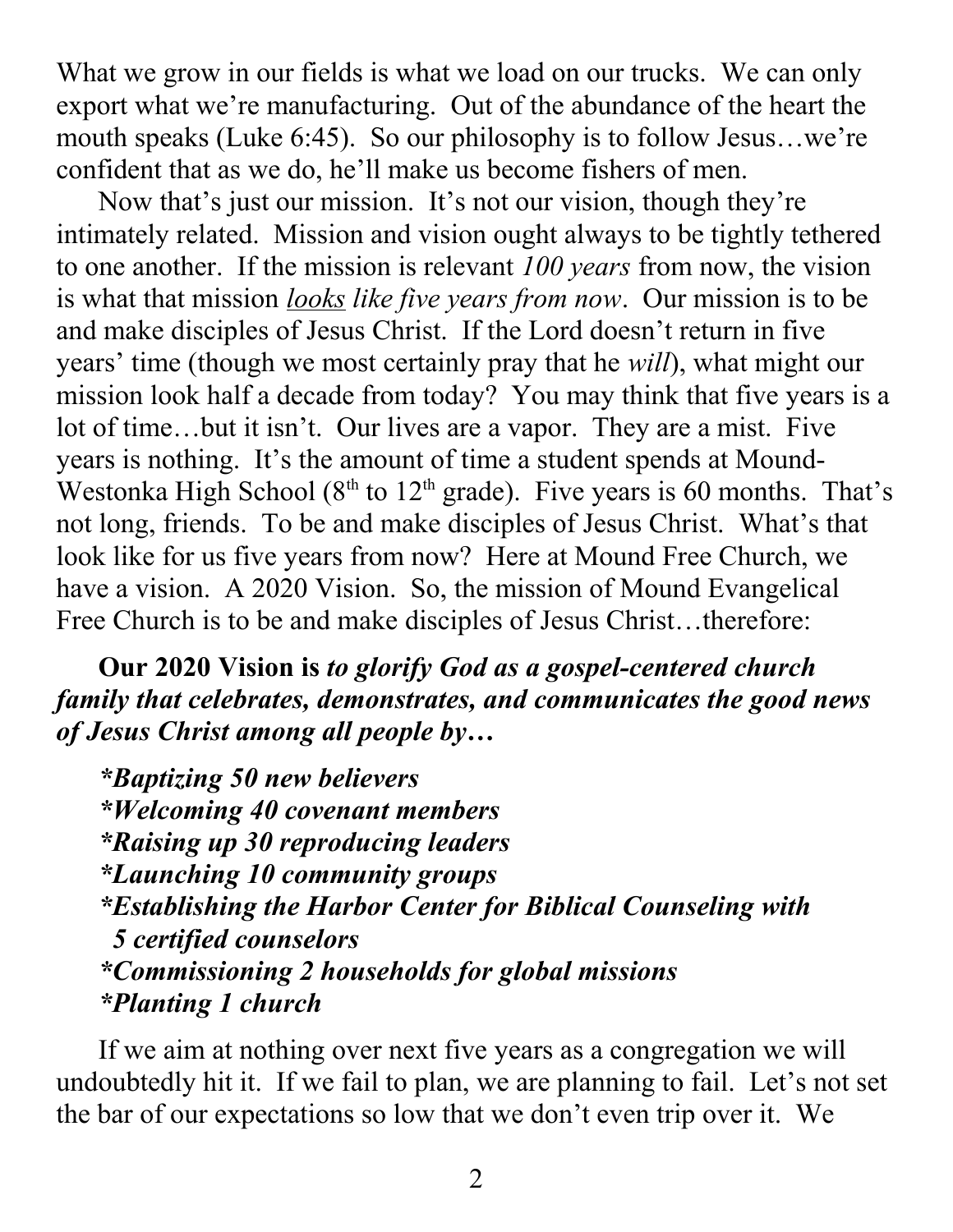don't know for certain that these numbers are exactly right. The numbers ultimately are the least important aspect of this vision. It's not the perfection of the 2020 Vision that's important, but the direction of the 2020 Vision. The church of Jesus Christ is not meant to merely survive – she is to thrive. The church of Jesus Christ was not launched to become locked in hopeless, childish intramural debated with herself – but to be reconciled to one another. The church of Jesus Christ does not exist to simply stare down or worse yet *shout down* the sinful culture surrounding her – but rather to woo and win the lost in our world to our mighty Savior King. Do we have these numbers right? We have no idea. They might be too low. These goals might be too modest. Let's take a brief look at each of them.

#### *\*Baptizing 50 new believers*

 If you think this is an impossible goal – you are right. We can't do this – apart from God's grace. Jesus says in John  $15:5 -$  "Apart from me you can do nothing…". But with Jesus…through Jesus…in union with Christ…with God – all things are possible. Philippians 4:13 says: "I can do all things through Christ who strengthens me." You say…50 new believers is a lot in five years. But you know what, it's not. You know what 50 new believers is? It's each of us reaching one. That's it. Each one, reach one. At Mound Free Church, each of us are encouraged to have a 'List of 5'. That's five people we pray for on a daily basis who we believe are far from Christ. We mainly pray that God would give us opportunities to demonstrate the love of Christ to them and especially open doors to communicate the gospel of Christ to them. With the Apostle Paul, our hearts' desire and prayer to God for them is that they may be saved (Romans 10:1).

 Now why baptism? Why not just settle for leading people to Jesus? Because Jesus commands us to baptize as the visible and tangible expression of our new birth. If you are immersed into Jesus, then you should be immersed into water. In Acts chapter 2, the church was born.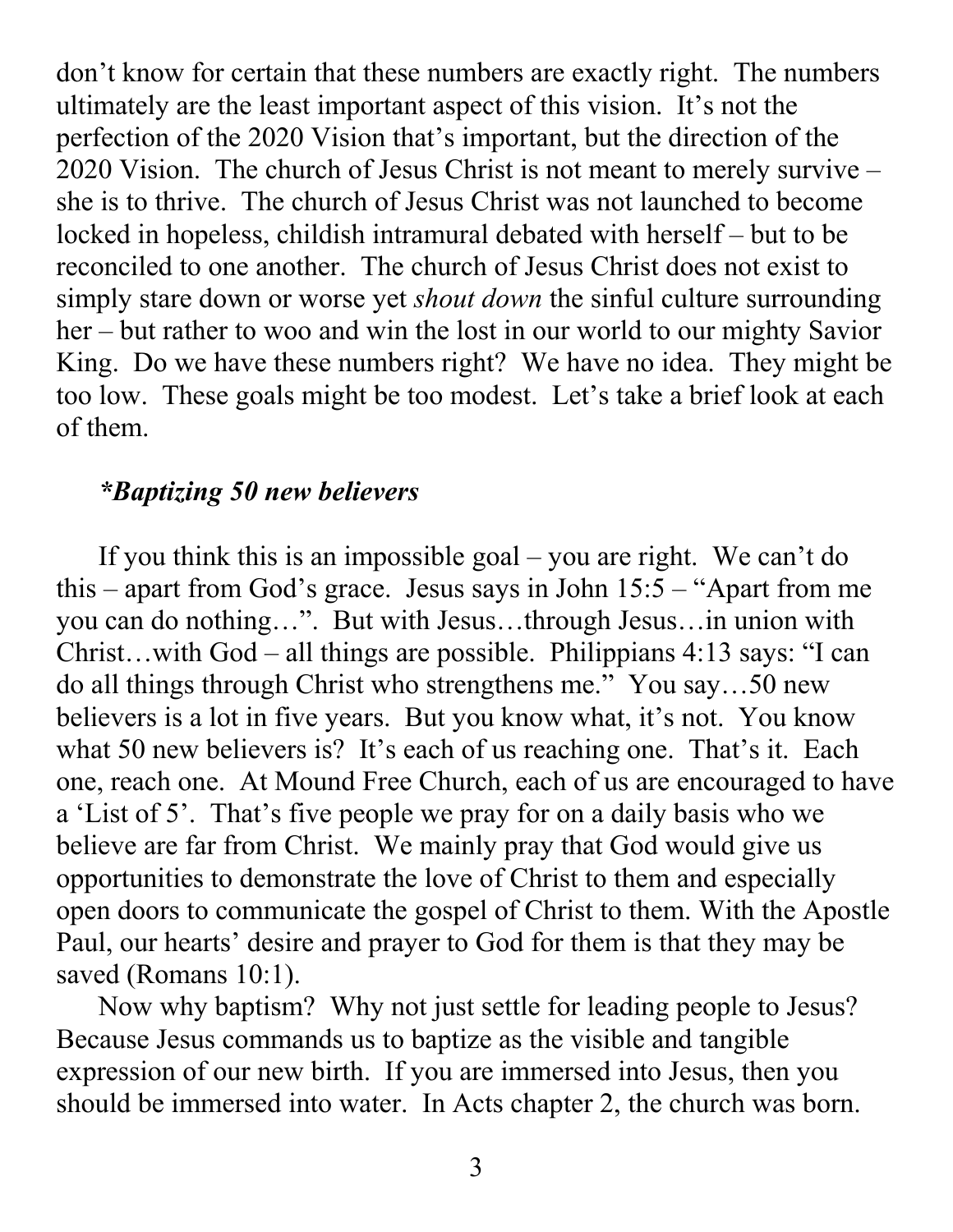The Apostle Peter preached the first Christian sermon. Peter preached Jesus Christ and him crucified. And Luke records for us the response of his listeners. Starting in Acts 2:37 – "Now when they heard this they were cut to the heart, and said to Peter and the rest of the apostles, 'Brothers, what shall we do?' And Peter said to them, 'Repent and be baptized every one of you in the name of Jesus Christ for the forgiveness of your sins". That day 3000 people were baptized. Can you even fathom? 3000 baby Christians added to the church in one afternoon. We're merely hoping to lead 50 persons to Jesus and to the waters of baptism. Just 50. 50 in five years. That's actually doable. That's each one of us reaching one. Well, what would we do with 50 baby Christians once they're baptized? That brings us to the next step in our 2020 Vision…

#### *\*Welcoming 40 Covenant Members*

 Why covenant membership? Because love…real, biblical, Christ-like love in the church is an oath-bound commitment in relationship. Love in the local church is covenantal by its very nature. 1 John 4:7 calls us to love one another. Though this word is abused in our broader culture, in the Bible love is a bloody cross. Love is a joyful, painful, steady commitment to serve one another. Here's how we say it in our Membership Covenant:

 Having been lead, as we believe, by the Spirit of God, to receive Jesus Christ as the Lord, Savior, and supreme Treasure of our lives, baptized as a visible and tangible expression of the gospel, and desiring to fully engage in this church's mission to be and make disciples of Jesus Christ, we do now most solemnly and joyfully enter into covenant with one another as one body in Christ.

 With God's gracious help, as fellow members of this local church zealous to manifest the work of the gospel in our lives, we will love one another with brotherly affection<sup>[1](#page-5-0)</sup>, consider others more significant than ourselves<sup>[2](#page-5-1)</sup>, rejoice with those who

<span id="page-5-0"></span><sup>1</sup> Romans 12:10

<span id="page-5-1"></span><sup>2</sup> Philippians 2:3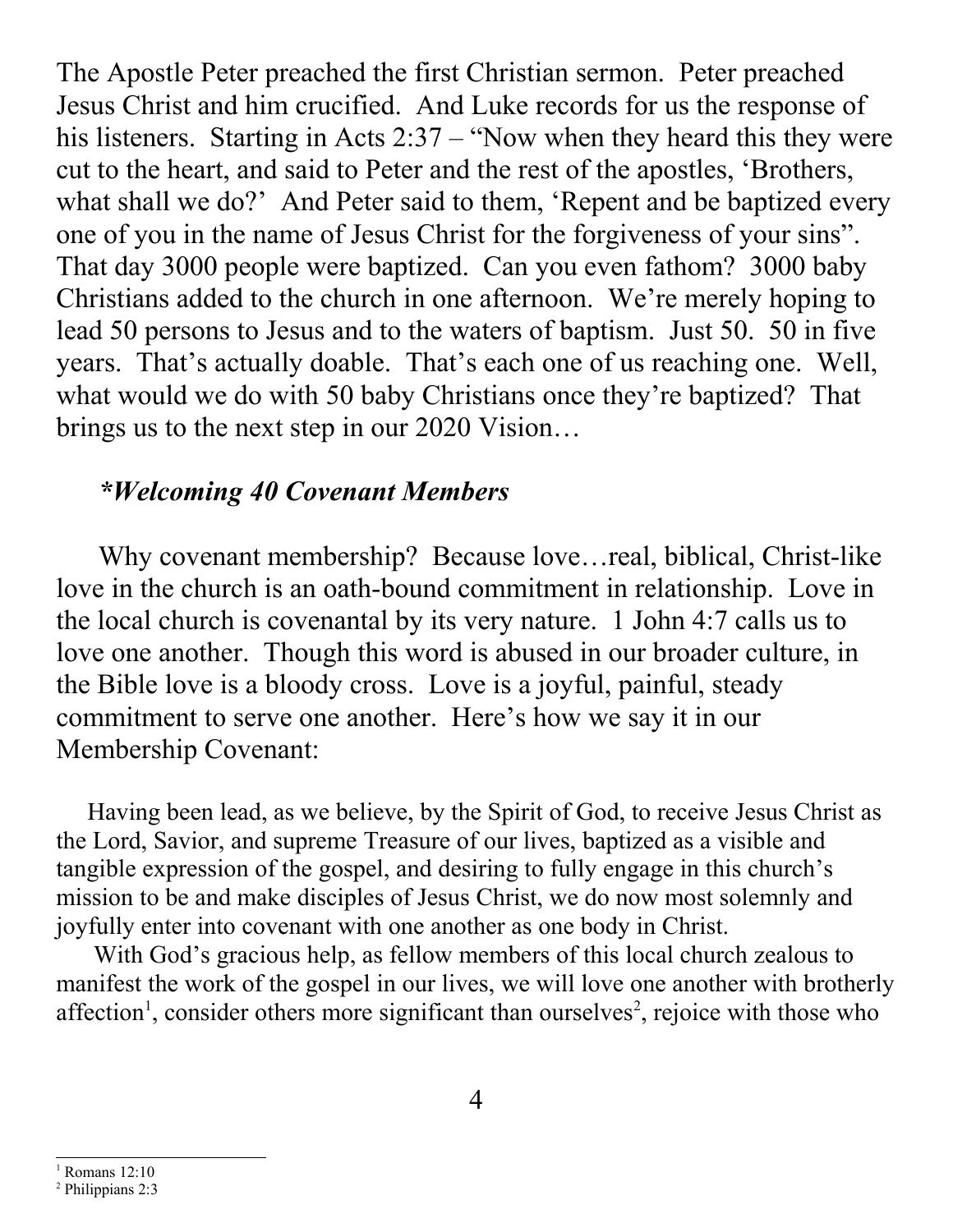rejoice<sup>[3](#page-6-0)</sup>, weep with those who weep<sup>[4](#page-6-1)</sup>, be at peace with one another<sup>[5](#page-6-2)</sup>, speak the truth to one another<sup>[6](#page-6-3)</sup>, confess our sins to one another<sup>[7](#page-6-4)</sup>, pray for one another<sup>[8](#page-6-5)</sup>, instruct one another<sup>[9](#page-6-6)</sup>, build one another up<sup>[10](#page-6-7)</sup>, seek to do good to one another<sup>[11](#page-6-8)</sup>, outdo one another in showing honor<sup>[12](#page-6-9)</sup>, and offer hospitality to one another with a glad heart<sup>[13](#page-6-10)</sup>.

 Furthermore, as an expression of our sincere desire to support the vitality of the ministries of this fellowship, we eagerly resolve to attend weekly worship gatherings<sup>[14](#page-6-11)</sup>, confirm and nourish our faith in the taking of the Lord's Supper in a worthy manner<sup>[15](#page-6-12)</sup>, participate in community group life<sup>[16](#page-6-13)</sup>, discover and deploy our spiritual gifts in loving service<sup>[17](#page-6-14)</sup>, contribute cheerfully and sacrificially of our financial resources to the advance of the gospel through this local church<sup>[18](#page-6-15)</sup>, obey our leaders and seek to hold them accountable for their leadership<sup>[19](#page-6-16)</sup>, and engage in personal evangelism with those in our sphere of influence<sup>[20](#page-6-17)</sup>.

 May the grace of the Lord Jesus Christ, and the love of God, and the fellowship of the Holy Spirit be with us all. Amen.<sup>[21](#page-6-18)</sup>

 Why would someone put their signature to and commit to living out a statement like that? With all due respect, we have a better question: if you are someone for whom Jesus bled and died…why *wouldn't* you sign a statement like that? We believe that we'll see at least 40 make such a commitment over the next five years. So clearly, for covenant membership we're not looking for spiritual kindergarteners, but rather spiritual navy seals. You might imagine that among these members will be men and women who are able to lead and train others. Which takes us to our third goal of our 2020 Vision…

5

<span id="page-6-0"></span>3 Romans 12:15

- <span id="page-6-1"></span>4 Romans 12:15
- <span id="page-6-2"></span>5 Mark 9:50
- <span id="page-6-3"></span>6 Ephesians 4:25
- <span id="page-6-4"></span>7 James 5:16
- <span id="page-6-5"></span>8 James 5:16
- <span id="page-6-6"></span>9 Romans 15:14
- <span id="page-6-7"></span><sup>10</sup> 1 Thessalonians 5:11  $11$  1 Thessalonians 5:15
- <span id="page-6-9"></span><span id="page-6-8"></span><sup>12</sup> Romans 12:10
- <span id="page-6-10"></span><sup>13</sup> 1 Peter 4:9
- <span id="page-6-11"></span> $14$  Hebrews 10:25
- <span id="page-6-12"></span><sup>15</sup> 1 Corinthians 11:17-34
- <span id="page-6-13"></span><sup>16</sup> Acts 2:42-47
- <span id="page-6-14"></span><sup>17</sup> 1 Peter 4:10-11
- <span id="page-6-15"></span><sup>18</sup> 2 Corinthians 8-9
- <span id="page-6-16"></span><sup>19</sup> Hebrews 13:17; Acts 17:11
- <span id="page-6-17"></span> $20$  Colossians 4:2-6; 1 Peter 3:15
- <span id="page-6-18"></span> $21$  2 Corinthians 13:14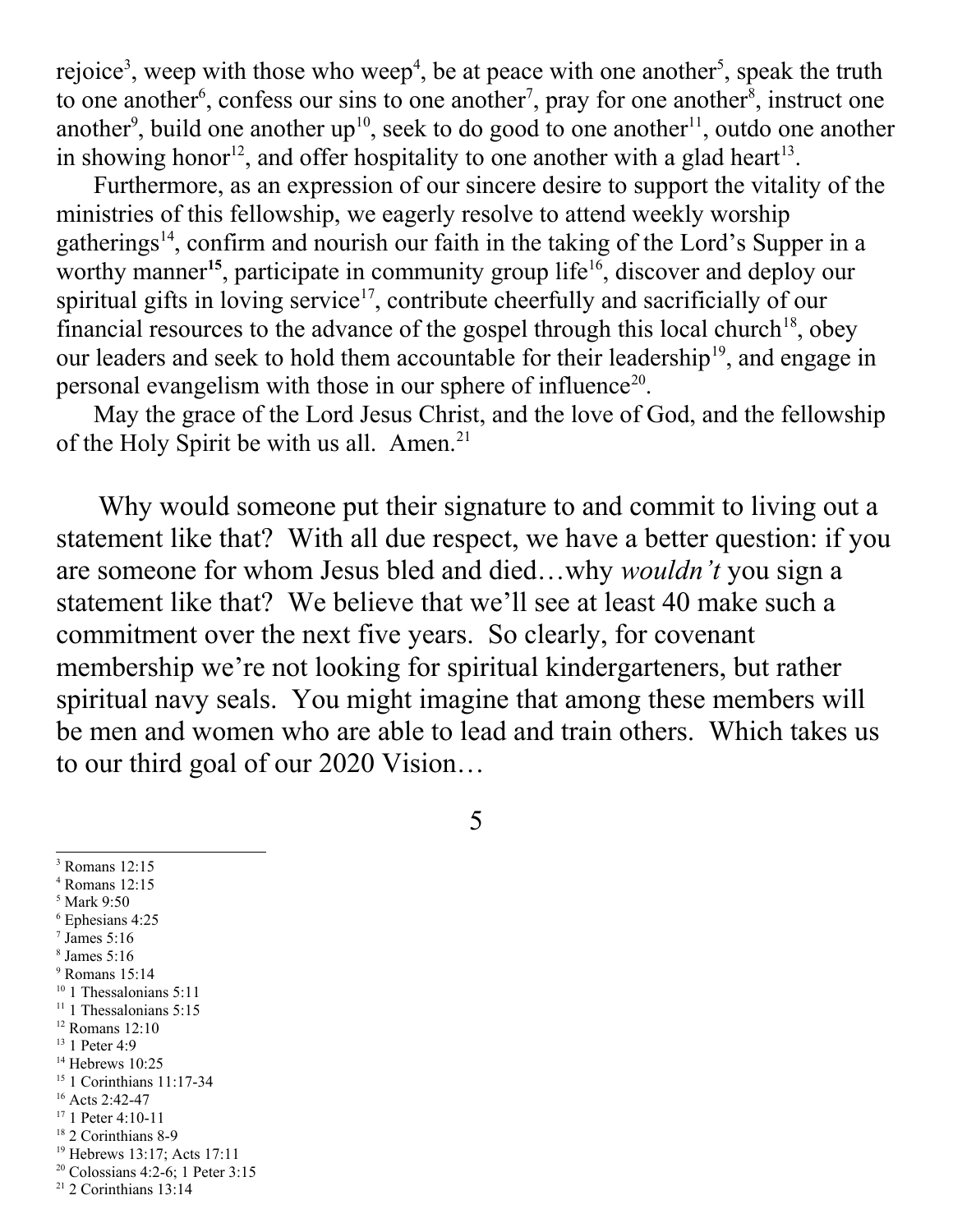### *\*Raising Up 30 Reproducing Leaders*

 In 2 Timothy 2:2, one seasoned Christian leader says to another younger Christian leader: "and what you have heard from me in the presence of many witnesses entrust to faithful men who will be able to teach others also." At Mound Free Church, God has gifted us with leaders. You know you're a leader when you turn around and you discover that there are other people following you. You know you're a leader when you're first a student. A student whose voracious appetite to learn is exceeded only by your desire to share with other people what you've learned. You know you're a leader when nothing would give you greater joy than to serve another person by pointing the way for them on their next step toward your Savior.

 Our church is busting with leaders. Some are greener than others, but for a smaller-size church – we're loaded with them. We're beginning to develop a culture of leadership. A reproducing leader is a man or woman who can take another man or woman under their wing for a period of say 36 months (three years) and over that space of time you give that person *everything*. Everything you know about Jesus, everything you're becoming through Jesus, and everything you can do to help another person grow in their likeness to Jesus. A reproducing leader is a person who by God's grace is able to transfer their Christian convictions, their Christian character, and their Christian ministry competencies to another person who is able in turn to do that for another person. 2 Timothy 2:2 makes mention of four generations. Mentoring those who mentor others who mentor others who in turn mentor others. As this aspect of our vision gets traction, 30 reproducing leaders (15 men / 15 women) will be a distant goal in our rear view mirror. You know how exponents work. As the people our current leaders are mentoring begin to step into places of leadership, this facet of our vision will become a runaway freight train – Mound Free Church will be an unstoppable factory of disciple-making disciple-makers. So…what would we do with 50 newly baptized believers, 40 new covenant members and 30 reproducing leaders? That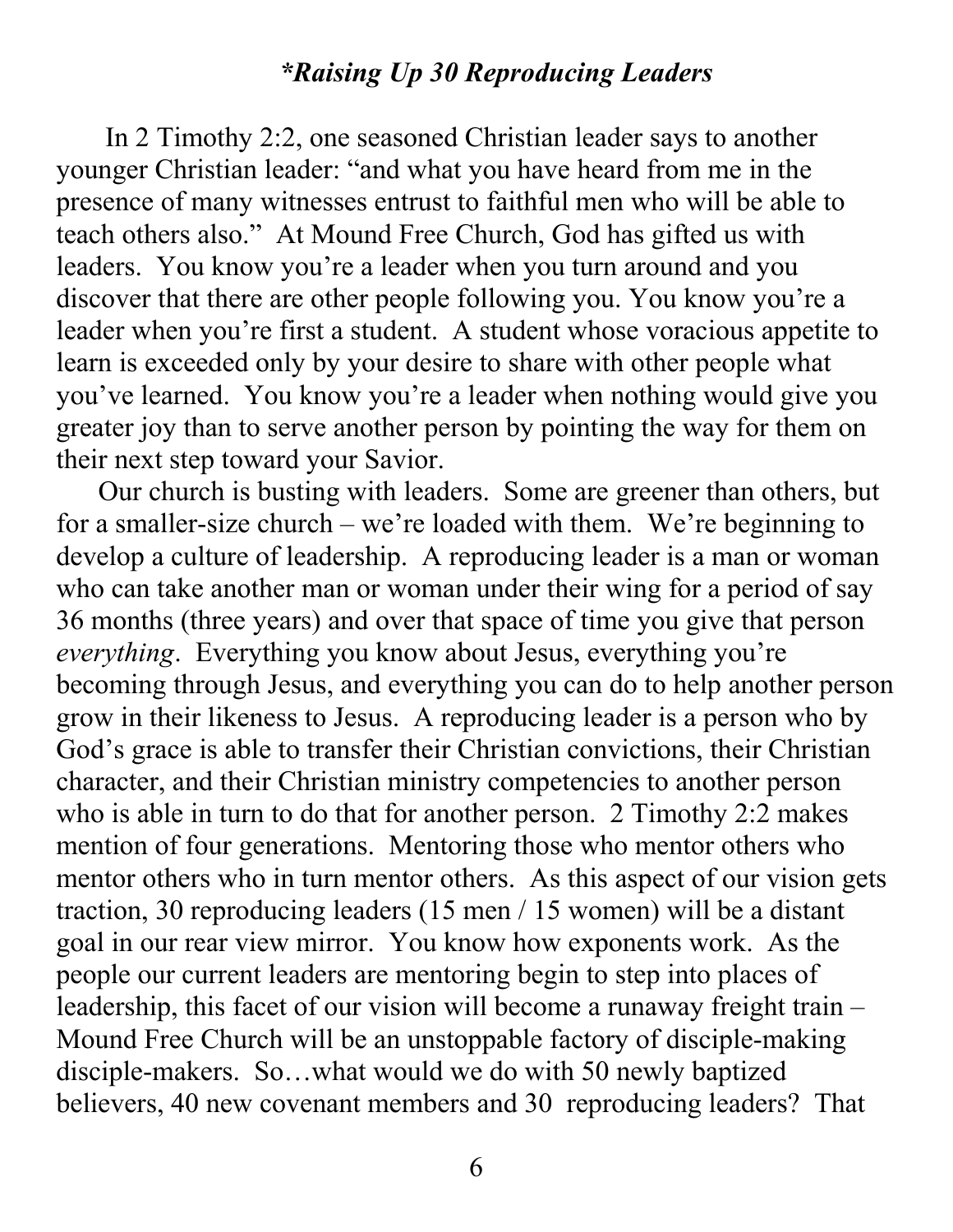delivers us to the doorstep of our fourth goal in our 2020 Vision…

#### *\*Launching 10 Community Groups*

 The Bible never commands anyone anywhere to join a community group. However, we are commanded to love one another with brotherly affection (Romans 12:10). We are commanded to confess our sins to one another (James 5:16). We are commanded to pray for and with one another (James 5:16). We are commanded to offer hospitality to one another…without grumbling (1 Peter 4:9). And those are just a handful of the "one another's" of the New Testament. Those four commands *alone* would warrant a fierce commitment to community groups in the local church. Though Scripture never explicitly directs us to sign up for a community group, let's face it…most of our problems don't crop up from 10:30-11:45am on Sunday mornings. 75 minutes a week is simply not enough. It's been our experience that true biblical fellowship is not a microwave but a crock-pot situation. Our Sunday morning gatherings are essential, but they're not enough. Therefore, we see our community group ministry as absolutely vital to the overall health of our local church. Our community groups aren't just a program we offer, they are the shape of how we follow Jesus. We gather regularly outside the walls of our church building in one another's homes in order to study Scripture together, pray for one another, share meals alongside each other and genuinely open our lives to one another. Launching 10 new community groups over the next five years will provide our new believers, covenant members, and reproducing leaders an important context in which to be and make disciples of Jesus Christ. Let's take a look at our sixth goal...

### *\*Establishing the Harbor Center for Biblical Counseling with 5 Certified Counselors*

 Every local church *is* a counseling center. Whether or not a church *has* a counseling center is a matter of church culture, as well as gifting and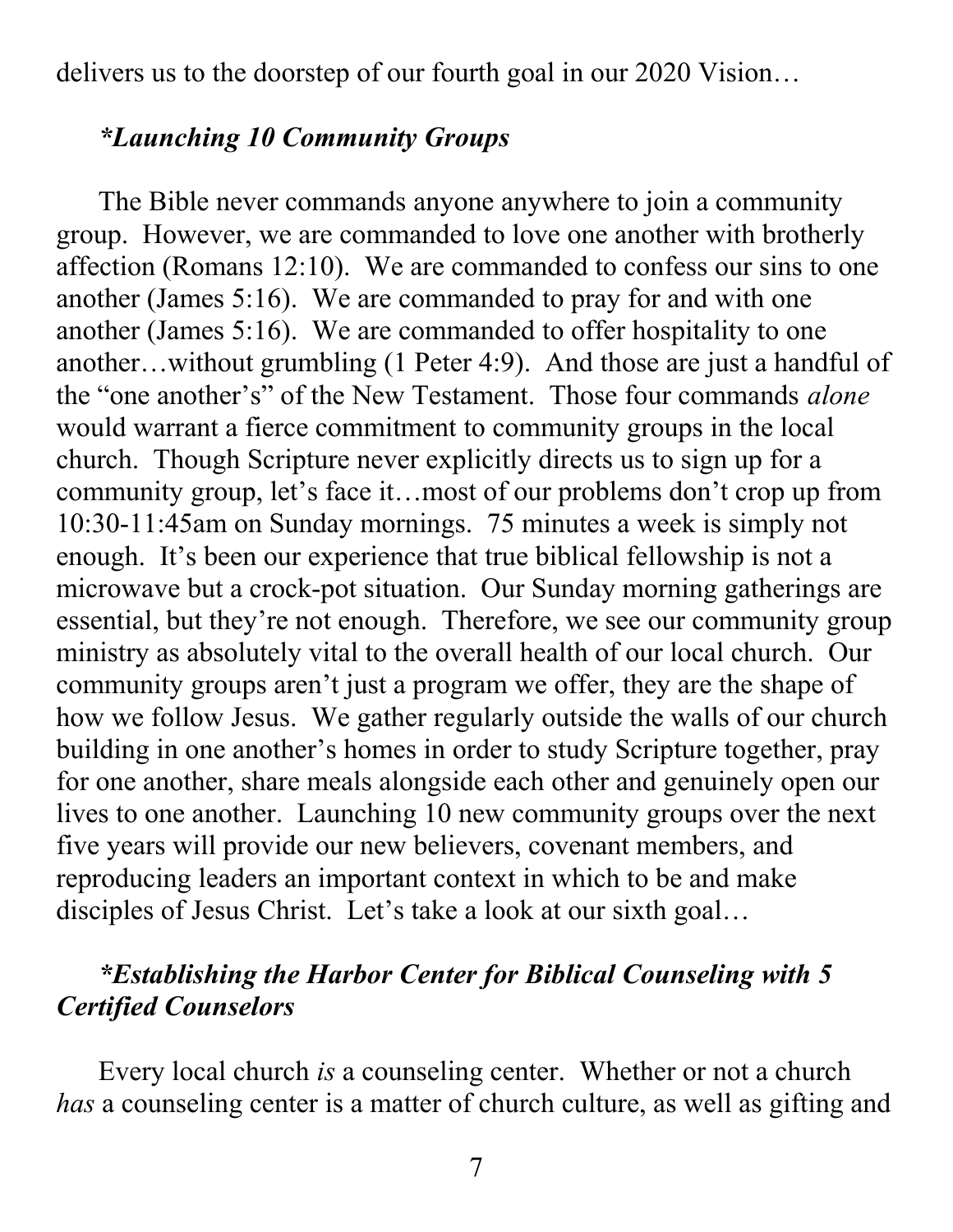calling. So make no mistake, every church already *is* a counseling center. However, we believe that God is calling our church to *have* a counseling center. The Harbor Center for Biblical Counseling. As you read this, God has already drawn a handful of men and women among our number into the certification process through the Association of Certified Biblical Counselors. Five years from now, our church fellowship will maintain and oversee a non-profit, entirely church-based and community-oriented center for biblical counseling – counseling that we will offer to the city of Mound and the broader Westonka area free of charge. We believe that God is calling our church to go deep and hang in long with people through biblical, gospel-saturated, Spirit-empowered soul care. As a congregation, we are committed to sustaining, healing, reconciling and guiding sinners and saints alike using the wisdom of the Scriptures as they point to the Wonderful Counselor – Jesus Christ. It is our rock-solid conviction that the gospel offers the comprehensive rescue, regardless of the nature of our struggle. We believe the Bible is sufficient to address matters ranging from suffering to depression, from anxiety to addiction and much more. Some of us will lead this ministry. All of us will lay hold of and benefit from this ministry. We hope to lead scores, perhaps hundreds to a saving knowledge of Jesus Christ through this ministry.

 From where will our 50 new believers come? Maybe through the Harbor Center for Biblical Counseling alone. Now for a look at our sixth goal in our 2020 Vision…

#### *\*Commissioning 2 Households for Global Missions*

 Revelation 5:9 reminds us that Jesus has eyes for the nations. Yes, Jesus loves us but he also loves the Native American population here in the U.S., not to mention the precious people of Macedonia, Russia, England, Bulgaria, and Japan. By God's mercy, it is our privilege to support missionary families among each of these peoples. As it relates to global missions, our first commitment is to continue to strengthen our service to these families – supplying their need through prayer, financial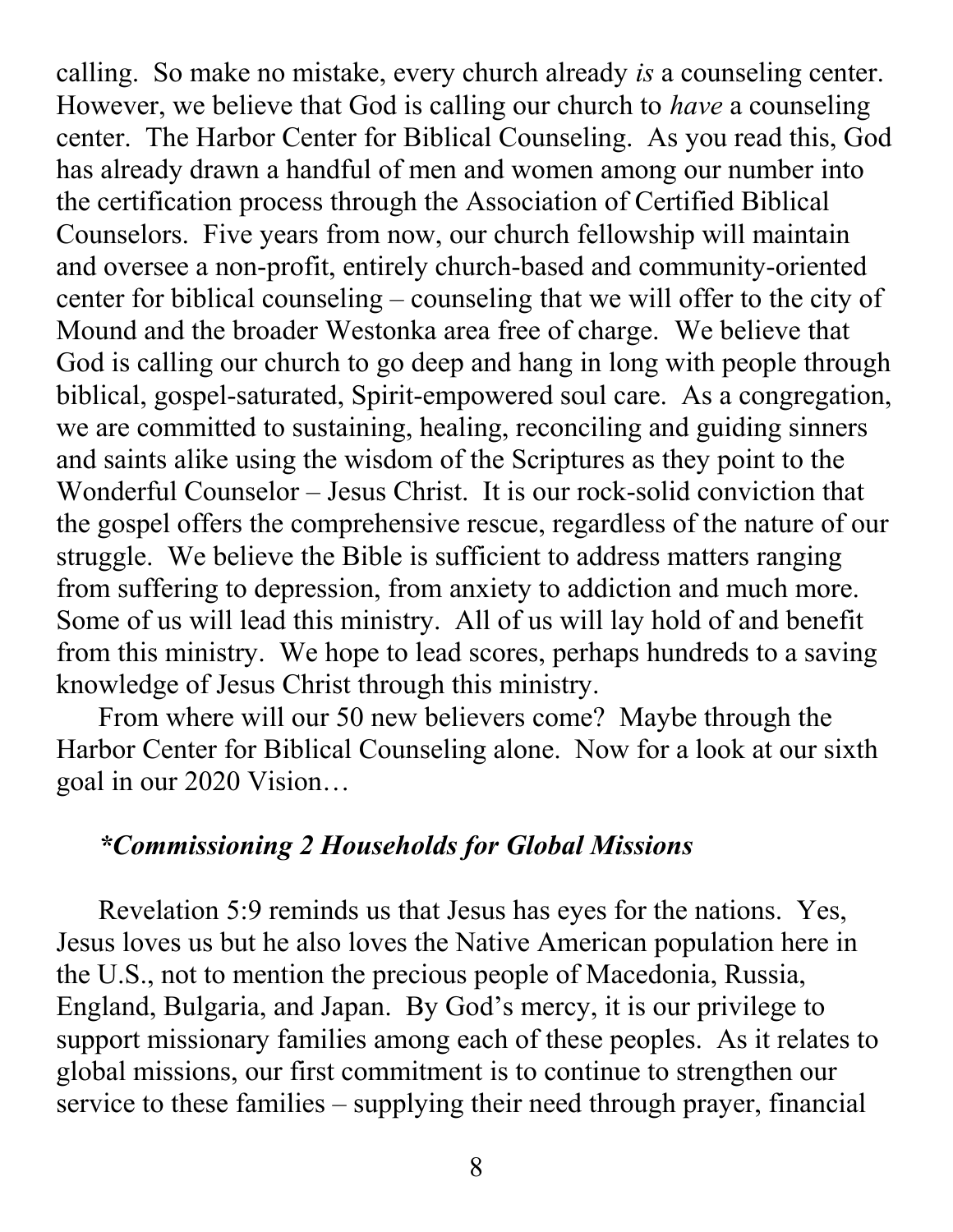resources, and encouraging fellowship. Over the last decade, the Lord has been pleased to send out two of these families from our own fellowship for global missions. God has done this before, and we believe he has plans to do it again. Our hope is that he would do it twice over as we commission two households for global missions. With thousands of people groups worldwide yet unreached and unengaged by the gospel of Jesus Christ, we would love to send two households toward these important regions. Though it will be a stretch, we believe it pleases the Lord that we pray and work in this direction. We desire to be the sending, home-church to two new missionary households over the next five years.

 Now, there's one goal left in our 2020 Vision – and it's an exciting one…

#### *\*Planting 1 Church*

 By God's mercy, our church is now in her early 70's (we were planted in 1944). For over 70 years, our fellowship has carried the gospel to the people of the Westonka area and beyond. But in all that time, there is one thing we've never done. We've never become a parent. We've never given birth to a baby church, but by the year 2020 that's precisely what we plan to do. With 50 new believers, 40 covenant members, 30 reproducing leaders, 10 new community groups, a burgeoning biblical counseling ministry, and greater reach into the global mission field, we'll have the D.N.A. and the spiritual health to give birth to another congregation. Though it's just a dream right now, it won't be for long. In time, we'll see how the Lord will move among us in order to accomplish this goal. With 80% of the churches in our nation plateaued or declining in growth, and a new unprecedented era of secularism on the rise, healthy churches that multiply are the exception rather than the rule. We want to be part of the exception. Is God calling you to be a part of something new for the glory of Christ in the Twin Cities metro? If so, we invite you to consider joining us in our mission and vision for the advance of the fame of the name of Jesus.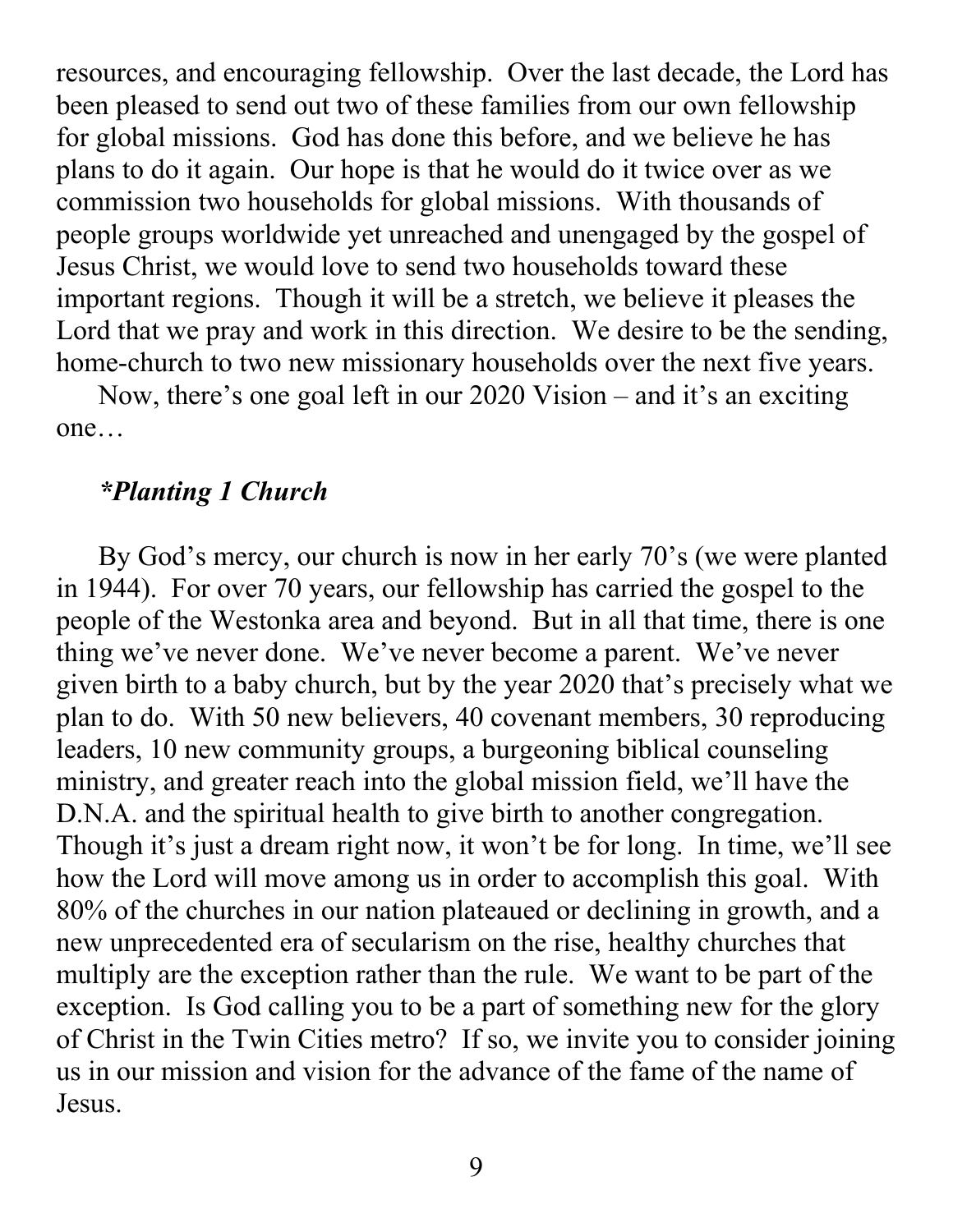### *How Can I Be a Part of This?*

#### *\*Pray for and pursue your 'List of 5' with abandon*

 If you don't have a 'List of 5', visit our information table in Fellowship Hall or download one from our website at [www.moundfree.org](http://www.moundfree.org/) . Get on your knees for your list of five. Move your feet toward your list of five. Open your mouth to your list of five. Each one, reach one.

#### *\*Attend our monthly 2020 Prayer Meeting*

 Puritan missionary John Eliot said: "Prayer and pains through faith in Jesus Christ will accomplish anything." We believe that. Yes we need to plant seeds with our witness, but we also must water those seeds with our prayers. We pray best together. Come to the sanctuary on the first Wednesday of every month at 6:30pm to gather with and pray alongside others from our fellowship committed to the 2020 Vision. We'll storm heaven's door for your 'List of 5' as well as for each step in the 2020 Vision. See you there!

### *\*Ask the Lord about your next step in our vision*

 Picture these seven goals moving from left to right on a continuum. Ask yourself: "What's my next step further in (to one of these goals)?" and "What's my next step further along (toward one of these goals)?"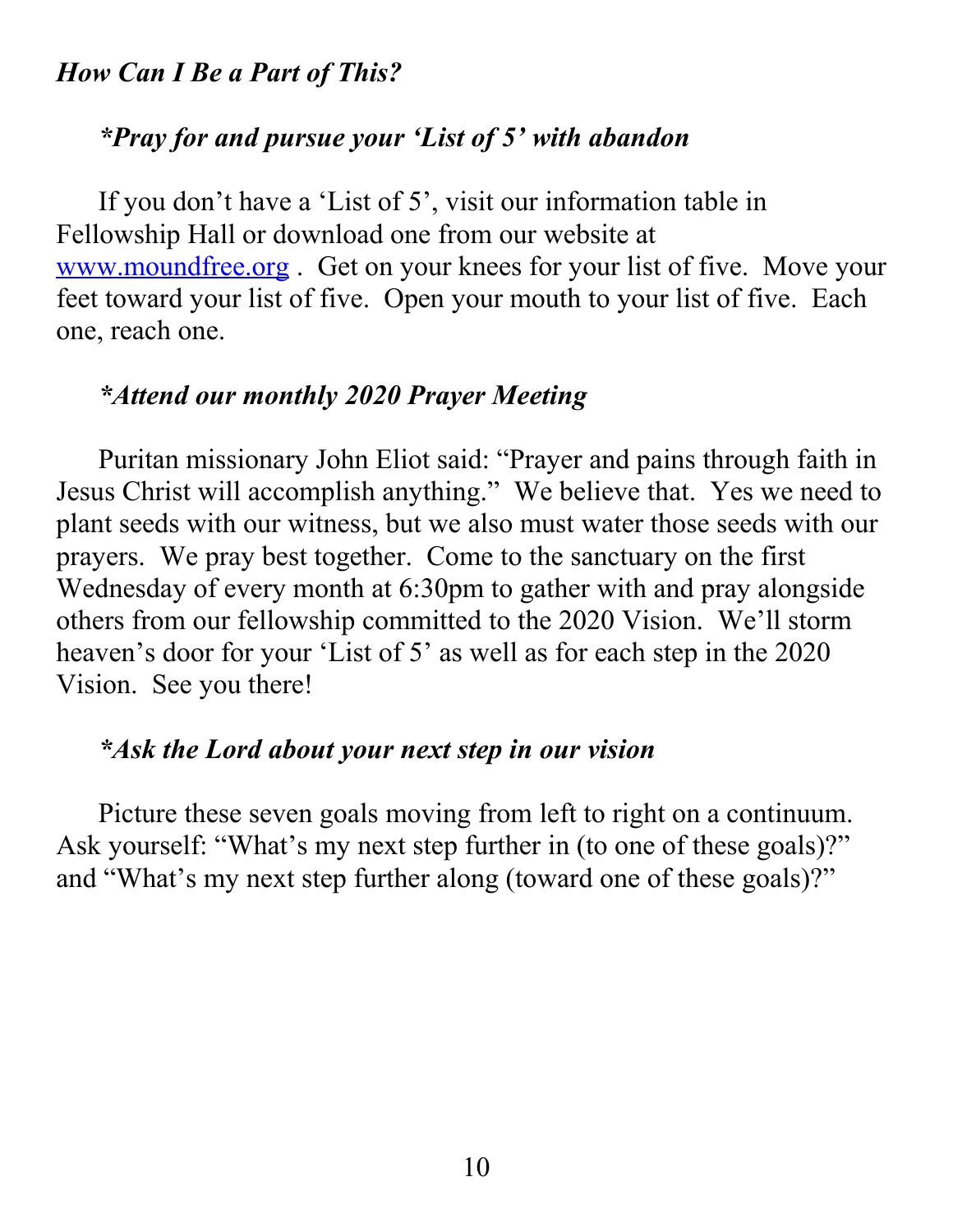In many English translations, Proverbs 29:18 says something along these lines: "Where there is no vision, the people perish…". This passage is often marshalled by wellintended Christian leaders to point to the importance of casting a compelling vision statement for the local church. While this is certainly a vital aspect of organizational leadership, Proverbs 29:18 has precious little to do with casting 21 $^{\rm st}$  century vision statements. The ESV captures the nuance of this verse aptly with its translation: "Where there is no prophetic vision the people cast off restraint…". Clearly the verse, then, is about the importance of divine revelation for the life, health, and encouragement of God's people. Nevertheless, vision (in our sense of the word) is absolutely critical for us. Proverbs refers to this as "planning". The following Bible study is designed as a companion to our 2020 Vision. Take some time on your own, with your family, or in your community group to work through these questions and see just how essential vision (i.e. "plans") is to the mission God has given us.

#### **Getting Started**

1. An old adage says 'if you fail to plan you're planning to fail'. Another way of saying this is that 'if we aim at nothing as a congregation we will undoubtedly hit it'. What do you think? Agree or disagree? Why?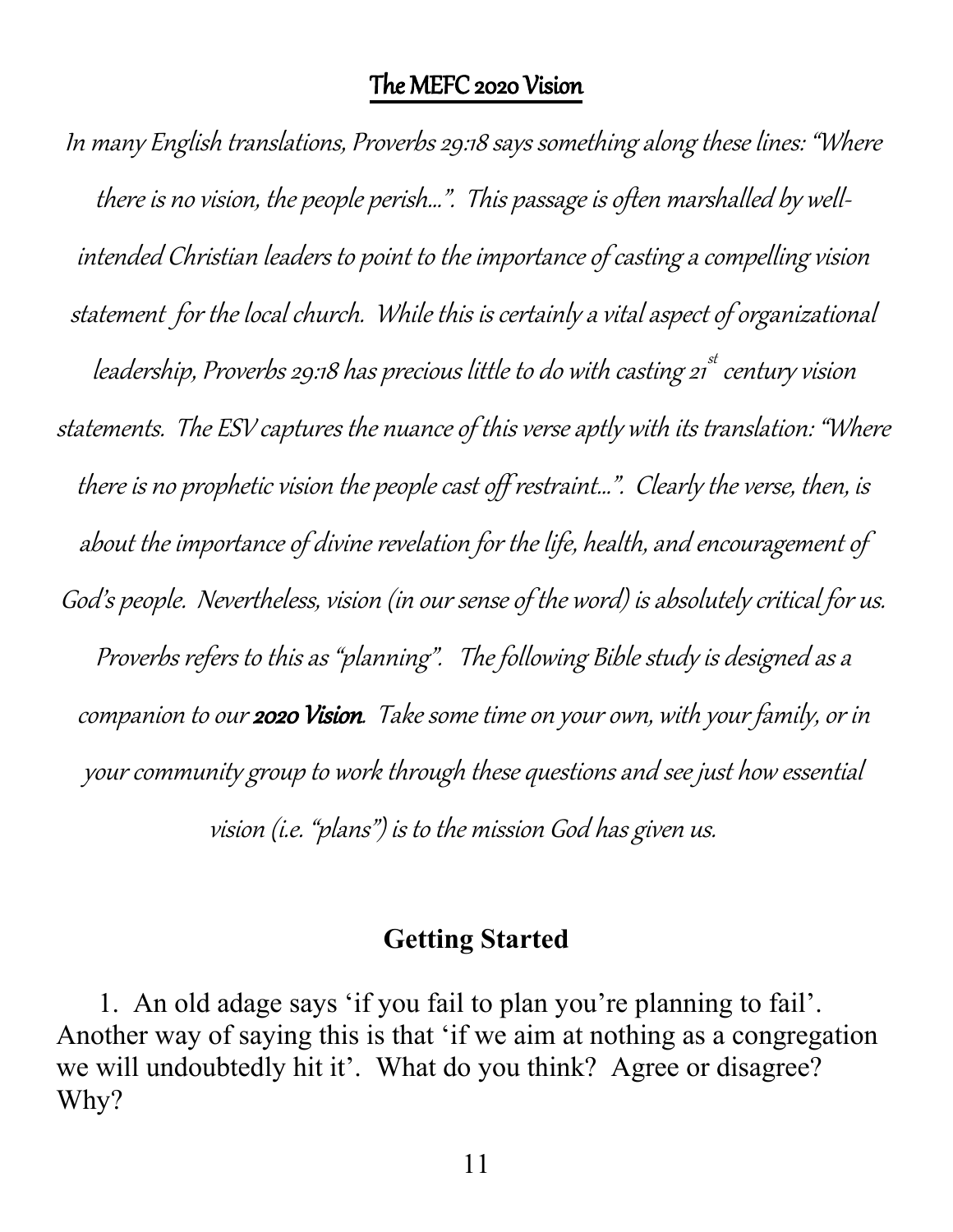## **Digging Deeper**

 2. What do you believe are the benefits of our church pursuing this five-year plan (our 2020 Vision)? What are the costs? Can you think of any cautions? Discuss these things as a group.

## **Open Your Bible to Proverbs 16:1…**

3. The first thing the Book of Proverbs would want to point out to us as a congregation is that God is the one who is absolutely sovereign over our plans (i.e. our 2020 Vision). Take some time to read through the following verses: Proverbs 16:1, 9, 33; 19:21; 20:24. From the steps of our feet to the roll of the dice, the Bible teaches that God is sovereign over it all. How does that make you feel? How ought these truths both comfort and counsel us as we chase our vision?

 4. Proverbs also repeatedly reminds us that we ought to enlist wise counselors to help us plan. Read through the following scriptures: Proverbs 11:4; 12:5; 12:20a; 14:22a; 15:22; 20:18; 24:6). The careful development of the 2020 Vision at Mound Free Church has included contributions from your current pastors and elders, former beloved leaders, and even the leadership of the North Central District of the EFCA. How does *this* make you feel?

 Not only was this vision developed with the careful input of wise leaders, it was also realized through much *patience*. What does Proverbs say about the importance of not planning in haste? Discuss the following verses: Proverbs 6:16a, 18b; 21:5b; 24:27.

 5. At a couple of key points, Proverbs urges us to *pray* about our plans. Read Proverbs 3:5-6 and 16:3. The MEFC 2020 Vision has been the subject of deliberate and focused prayer over the course of many months (even years) among your leaders. Look back at our seven goals in